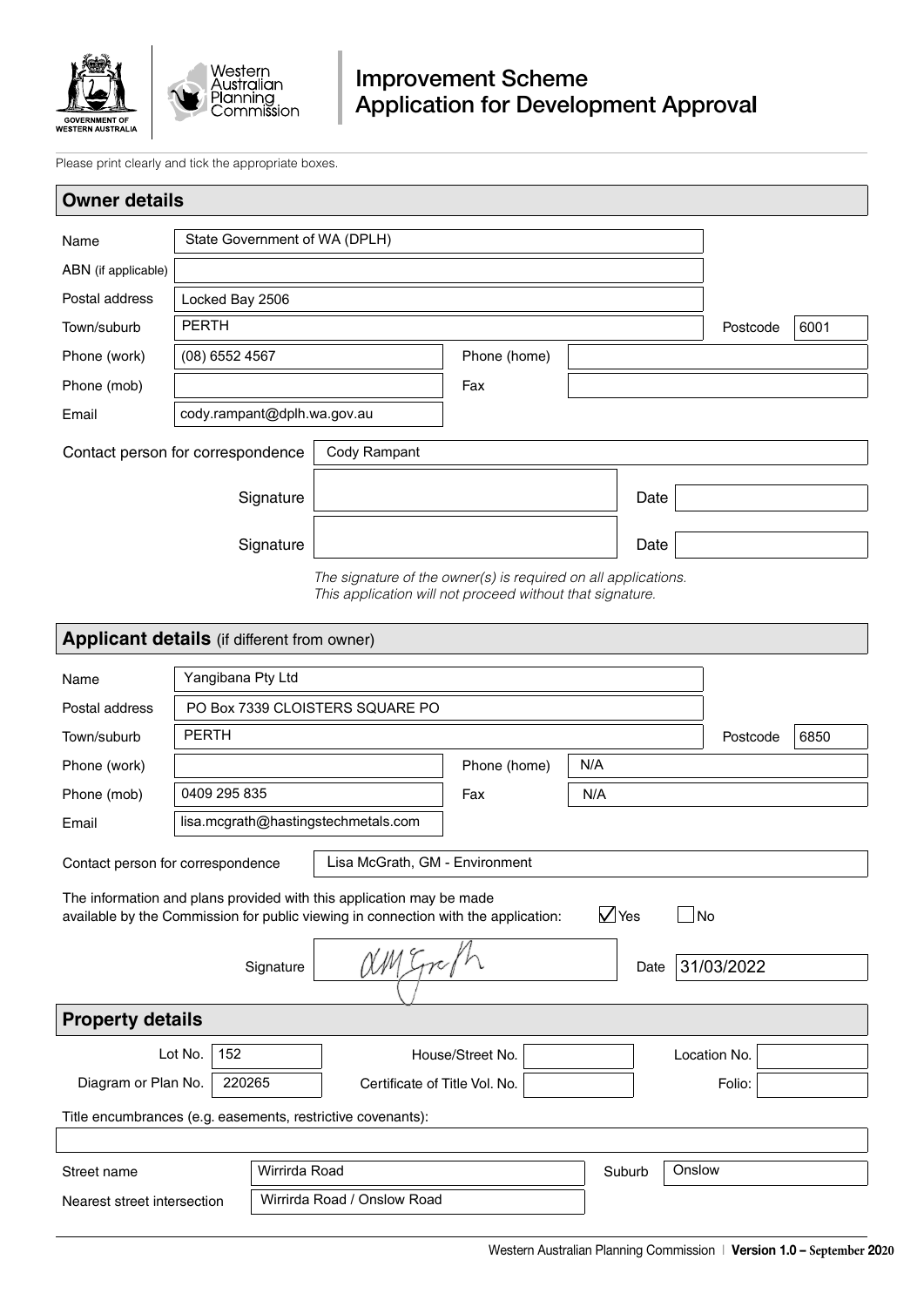## **Proposed development**

Nature of development | | Works

Use Works and use x

Description of proposed works and/or land use

Hastings Technology Metals Ltd (Hastings) is proposing to construct and operate the Onslow Rare Earth Plant (OREP). The OREP will process a mineral concentrate from the proposed Yangibana Rare Earths Project approximately 300 km (direct) southeast of Onslow.

The process includes

- Acidification and roasting of the mineral concentrate to crack the mineral structure (acid bake kiln)
- Water leaching to bring metals into solution
- Purification and ion exchange to remove impurities
- Precipitation of rare earths carbonate product
- Neutralisation of waste streams prior to disposal in an evaporation pond
- Return of tailings to Yangibana site

Supporting services will include

- Site access (entry and exit roads)
- Car parking
- Administration area
- Power supplied from Onslow Power Station (Horizon Power)
- Water from existing Water Corporation site on Lot 556
- Gas supplied from Australian Gas Infrastructure Group (AGIG) existing gas pipeline

Nature of any existing buildings and/or land use

The proposed site on Part Lot 152 is in the process of being converted from pastoral to freehold land and once this is complete, the land will be transferred to DevelopmentWA. Hastings will negotiate a Lease Agreement with DevelopmentWA, who have granted conditional approval on behalf of the Western Australian government Department of Jobs, Tourism, Science and Innovation (JTSI). Once the necessary land assembly process has been completed the land will be redescribed as Lot 600 on Deposited Plan 400249.

The land is currently native vegetation previously used for pastoral use. There are no buildings or infrastructure on site.

| Approximate cost of proposed development | \$186,820,558 |  |  |
|------------------------------------------|---------------|--|--|
| Estimated time of completion             | 2024          |  |  |

| <b>OFFICE USE ONLY</b>                                    |  |               |  |  |  |  |
|-----------------------------------------------------------|--|---------------|--|--|--|--|
| Acceptance Officer's initials<br>Commission reference No. |  | Date received |  |  |  |  |